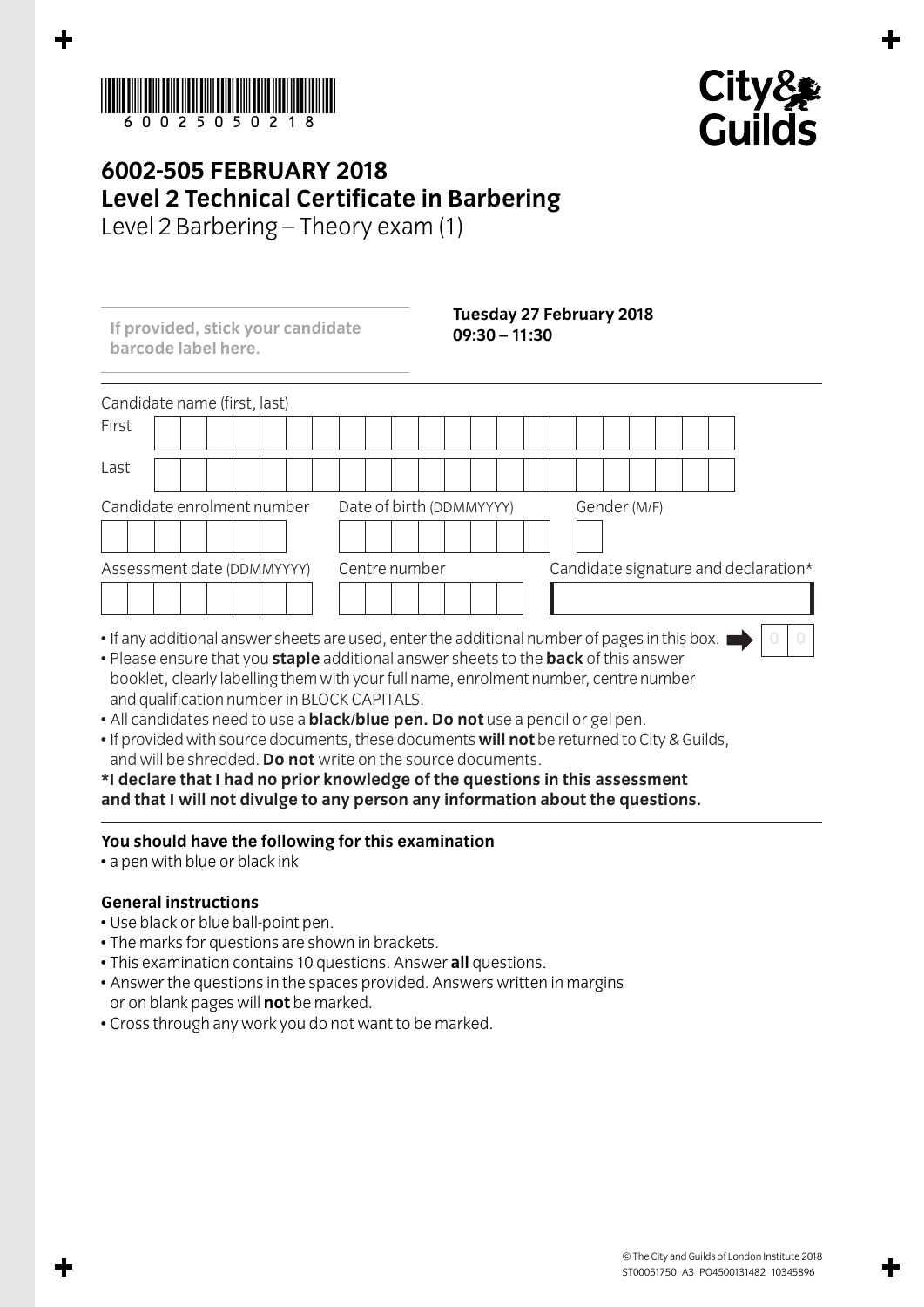| A barber is carrying out a shampoo and treatment service.<br>Describe the massage movements that might be carried out during the service. | (3 marks) |
|-------------------------------------------------------------------------------------------------------------------------------------------|-----------|
|                                                                                                                                           |           |
| How can a shampoo and treatment service be adapted for a client with sensitive<br>dry scalp?                                              | (3 marks) |
|                                                                                                                                           |           |
|                                                                                                                                           |           |
| Describe how a barber could reduce the risk of contact dermatitis when carrying<br>out a shampoo service.                                 | (3 marks) |
|                                                                                                                                           |           |
|                                                                                                                                           |           |
|                                                                                                                                           |           |
|                                                                                                                                           |           |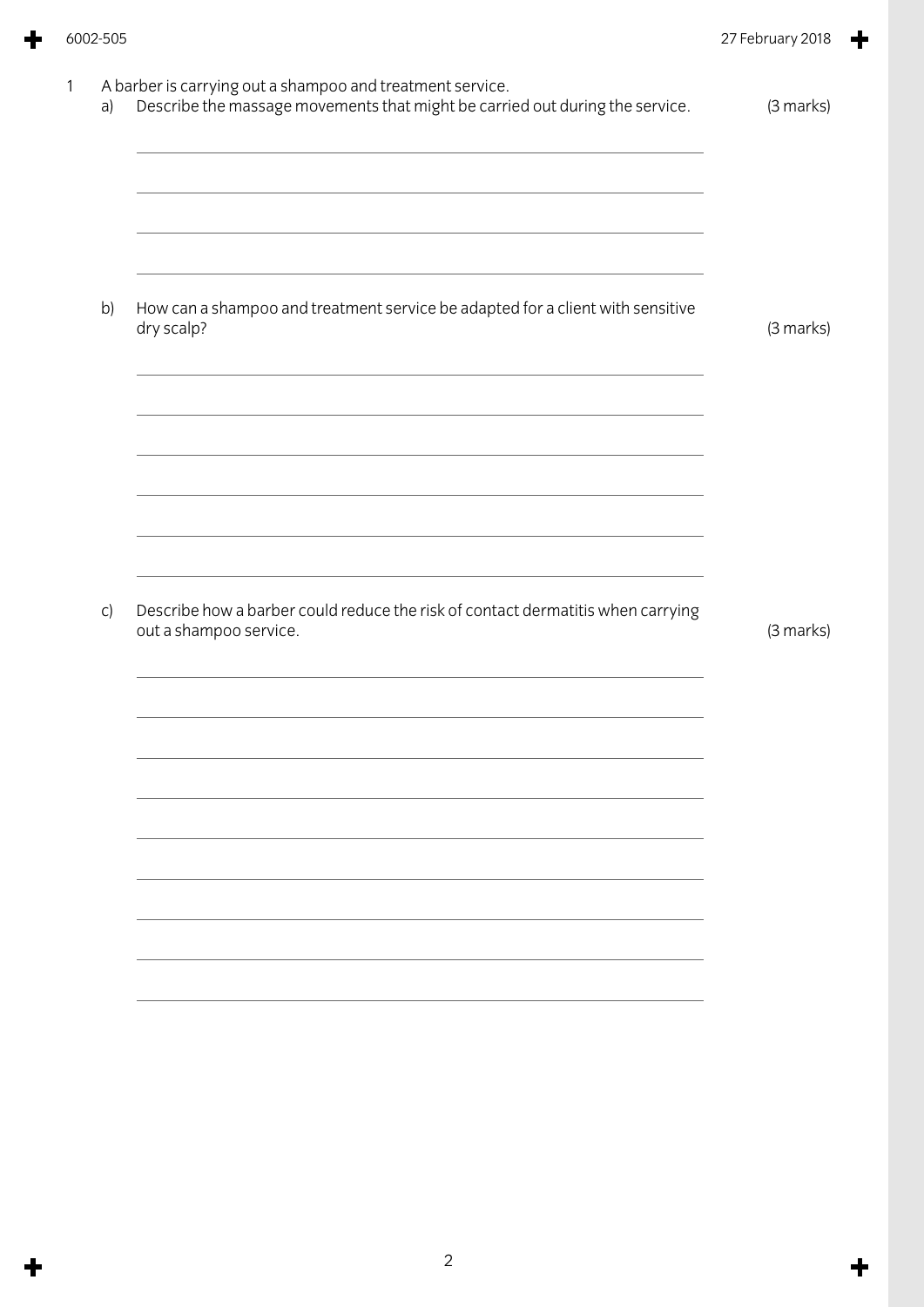|                | 6002-505 |                                                                                             | 27 February 2018 |
|----------------|----------|---------------------------------------------------------------------------------------------|------------------|
| $\overline{2}$ | a)       | Describe the appearance of each of the following contra-indications.<br>Pityriasis Capitis. | (2 marks)        |
|                | b)       | Pediculosis Capitis.                                                                        | (2 marks)        |
|                |          |                                                                                             |                  |
| 3              |          | Explain how a barber can adapt their behaviour when dealing with a dissatisfied client.     | (5 marks)        |
|                |          |                                                                                             |                  |
|                |          |                                                                                             |                  |

÷

 $\ddagger$ 

 $\ddagger$ 

╈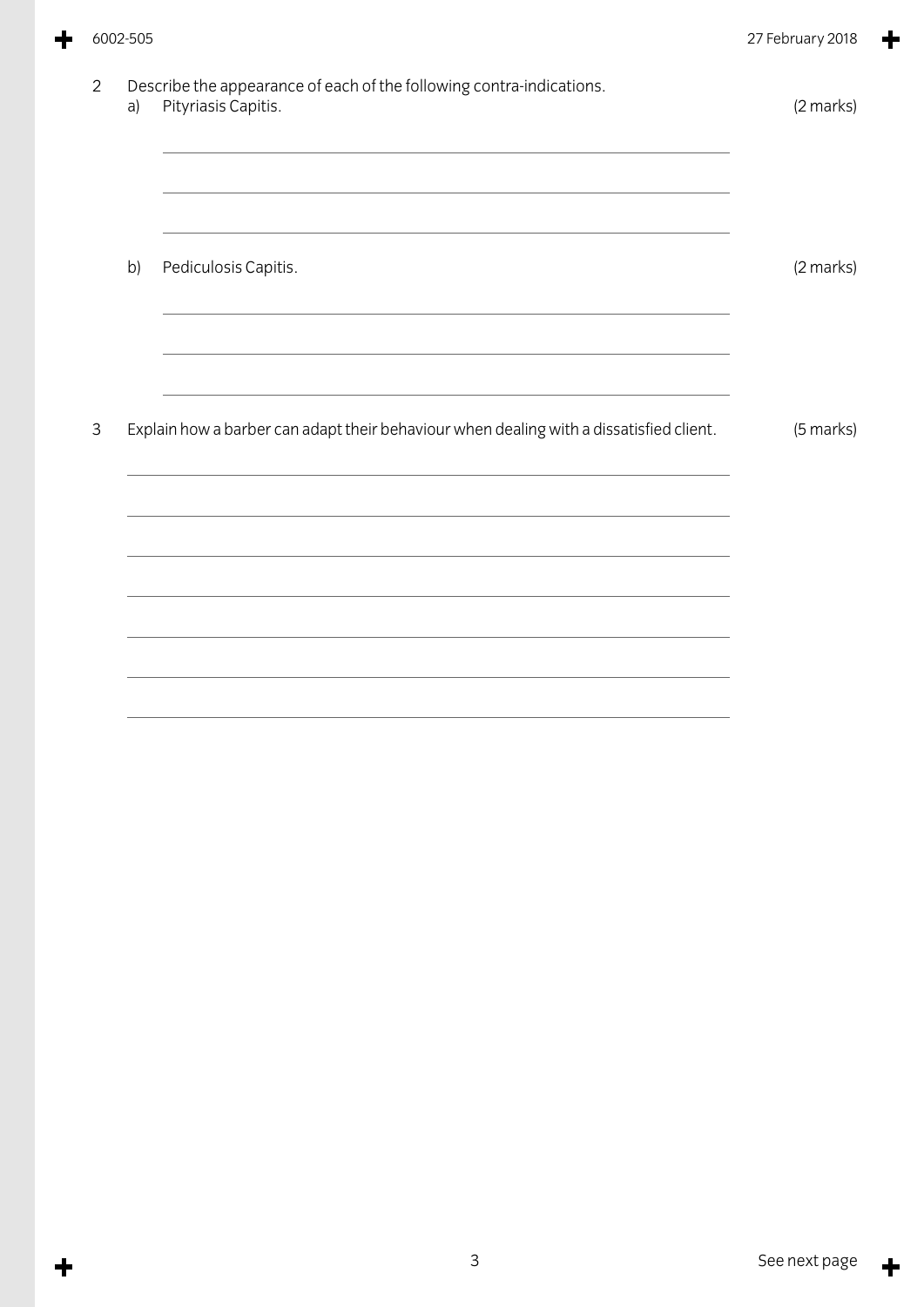| a) | A client would like a graduated haircut. He has a double crown growth pattern.<br>State the cutting techniques that can be used to create a graduation. | (2 marks) |
|----|---------------------------------------------------------------------------------------------------------------------------------------------------------|-----------|
|    |                                                                                                                                                         |           |
| b) | Describe how cutting angles impact a graduated haircut.                                                                                                 | (4 marks) |
|    |                                                                                                                                                         |           |
|    |                                                                                                                                                         |           |
|    |                                                                                                                                                         |           |
|    |                                                                                                                                                         |           |
|    |                                                                                                                                                         |           |
|    |                                                                                                                                                         |           |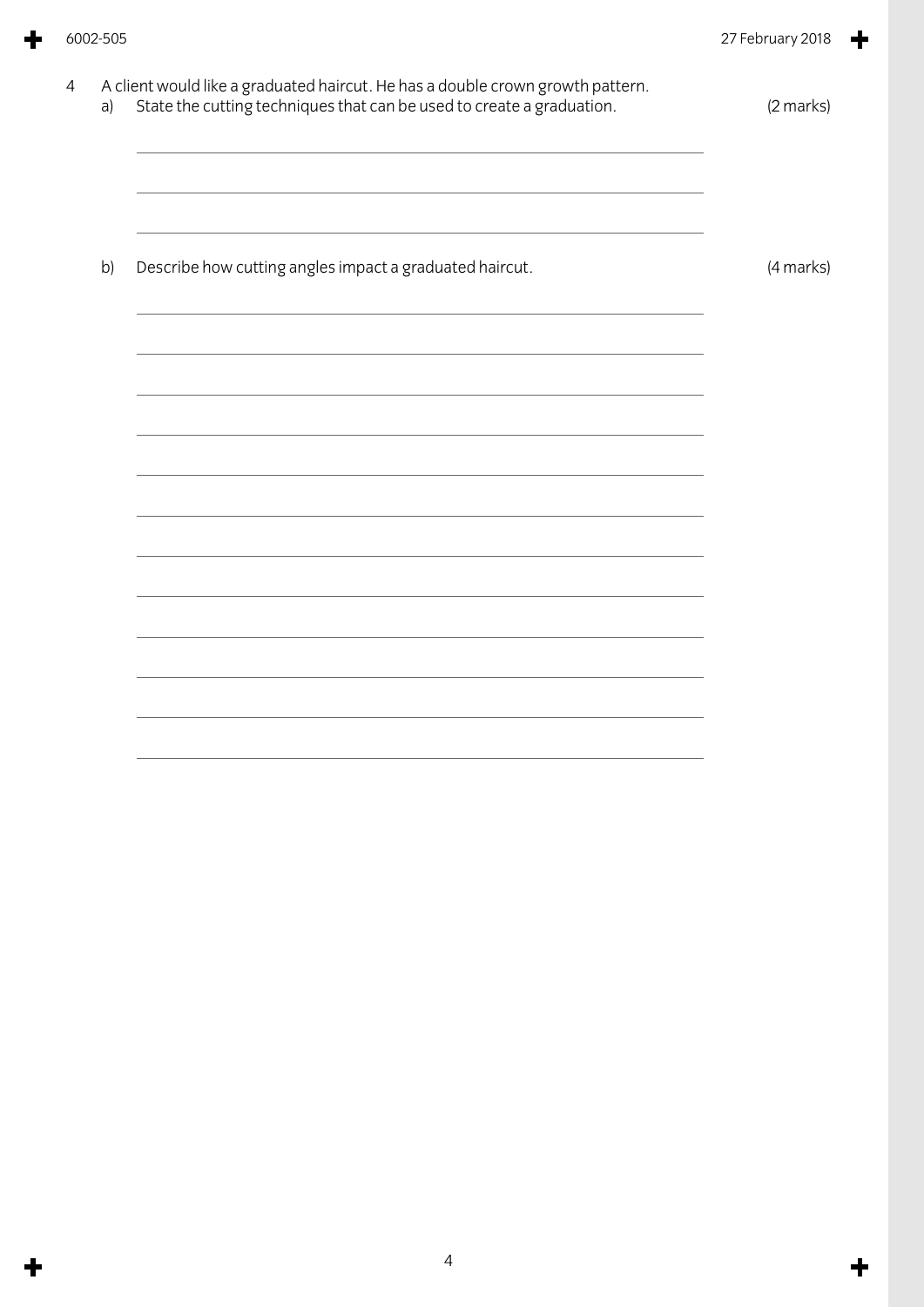╋

╈

| Describe how a graduated haircut can be adapted to suit a double crown. | (4 marks) |
|-------------------------------------------------------------------------|-----------|
|                                                                         |           |
|                                                                         |           |
|                                                                         |           |
|                                                                         |           |
|                                                                         |           |
|                                                                         |           |
|                                                                         |           |
|                                                                         |           |
|                                                                         |           |
|                                                                         |           |
|                                                                         |           |
|                                                                         |           |

 $\ddagger$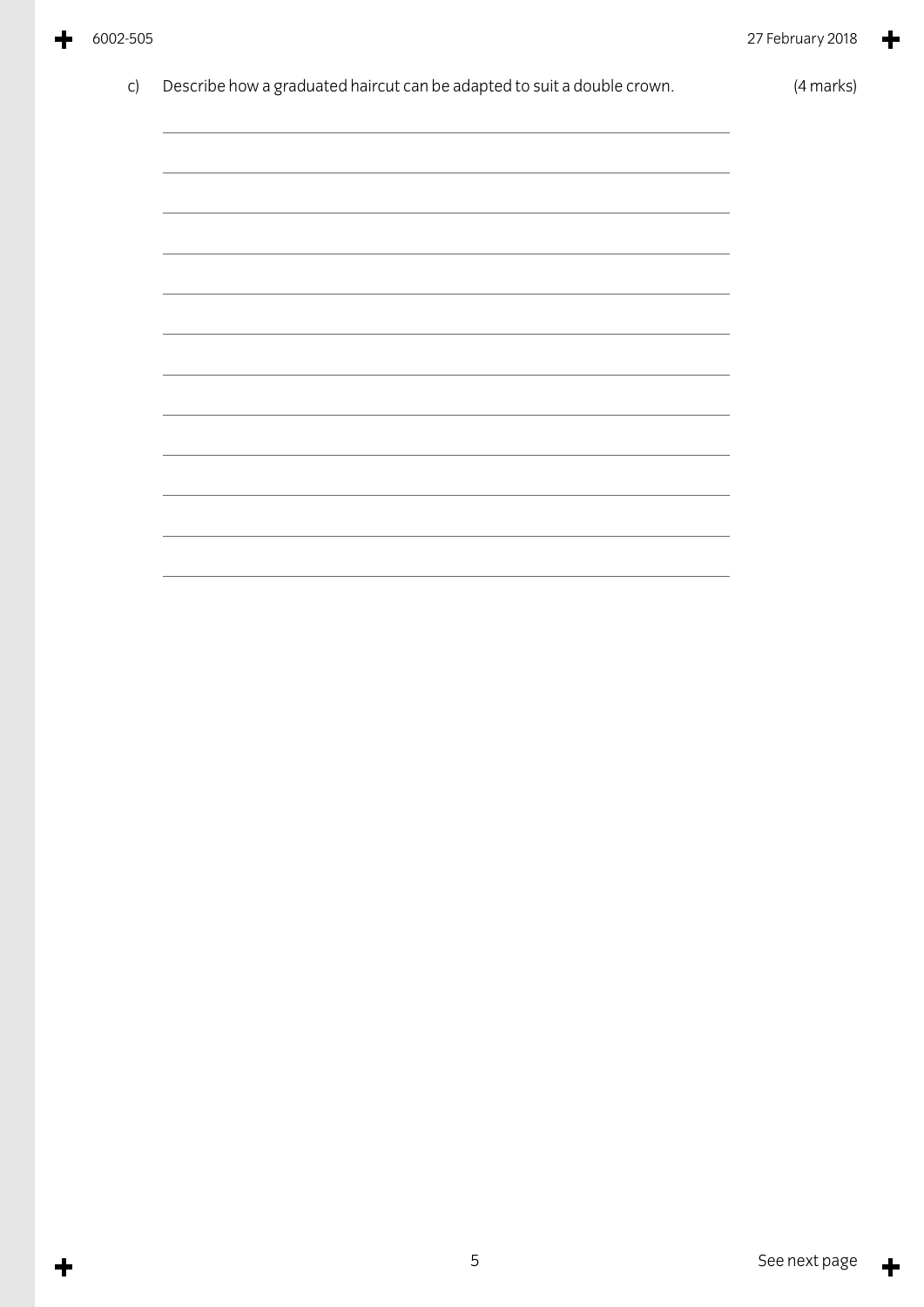5 Label the diagram. (3 marks)

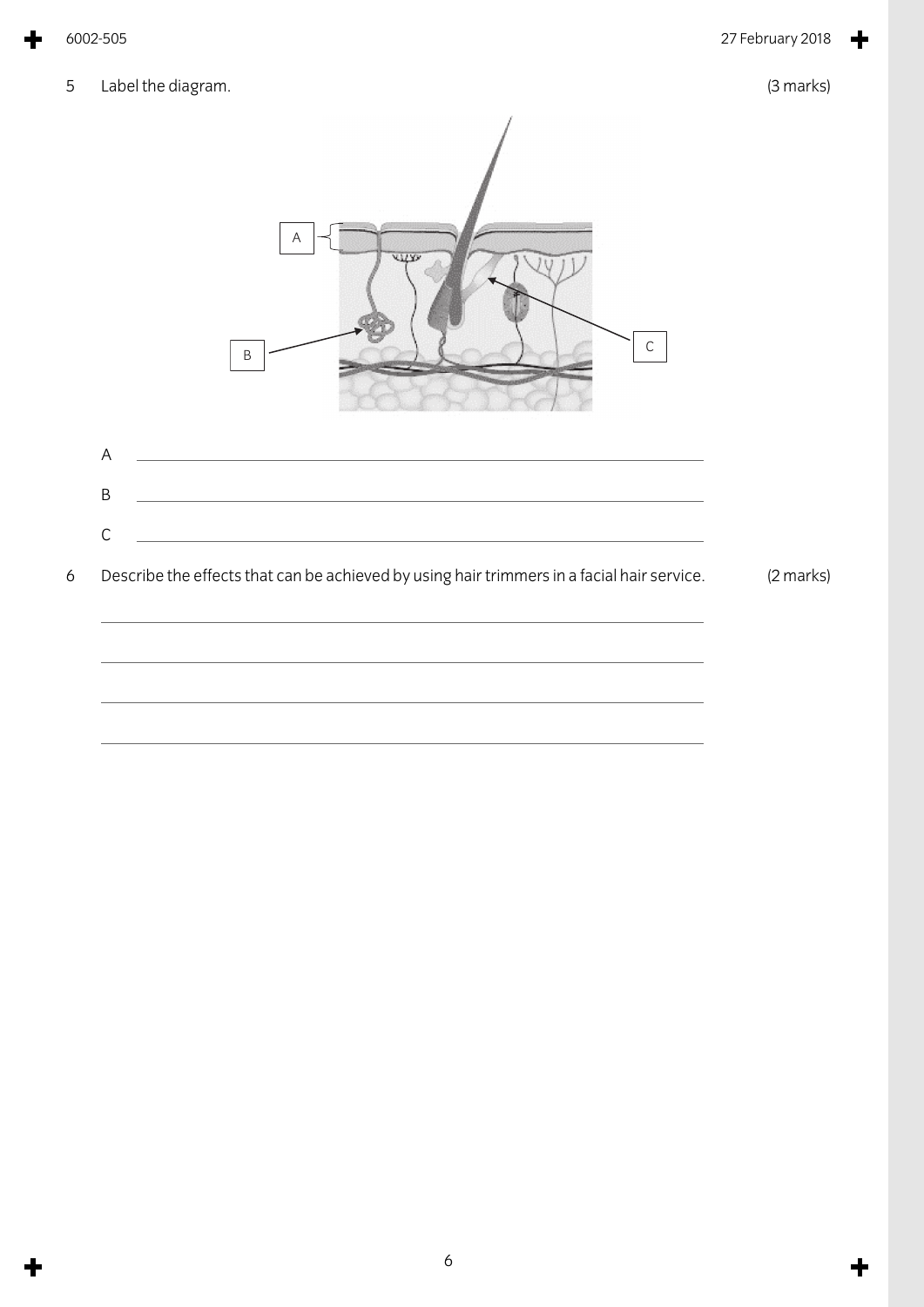|  | 6002-505 |
|--|----------|
|--|----------|

 $\ddagger$ 

╋

| Describe the impacts on a cutting service for a client with dense hair.                                                | (5 marks) |
|------------------------------------------------------------------------------------------------------------------------|-----------|
|                                                                                                                        |           |
|                                                                                                                        |           |
| <u> 1989 - Johann Stoff, deutscher Stoff, der Stoff, der Stoff, der Stoff, der Stoff, der Stoff, der Stoff, der S</u>  |           |
| <u> 1989 - Johann Stoff, deutscher Stoff, der Stoff, der Stoff, der Stoff, der Stoff, der Stoff, der Stoff, der S</u>  |           |
|                                                                                                                        |           |
|                                                                                                                        |           |
|                                                                                                                        |           |
|                                                                                                                        |           |
|                                                                                                                        |           |
| <u> 1989 - Johann Stoff, amerikansk politiker (d. 1989)</u>                                                            |           |
| <u> 1989 - Andrea Santana, amerikana amerikana amerikana amerikana amerikana amerikana amerikana amerikana amerika</u> |           |
|                                                                                                                        |           |
|                                                                                                                        |           |
|                                                                                                                        |           |
|                                                                                                                        |           |
|                                                                                                                        |           |

 $\ddagger$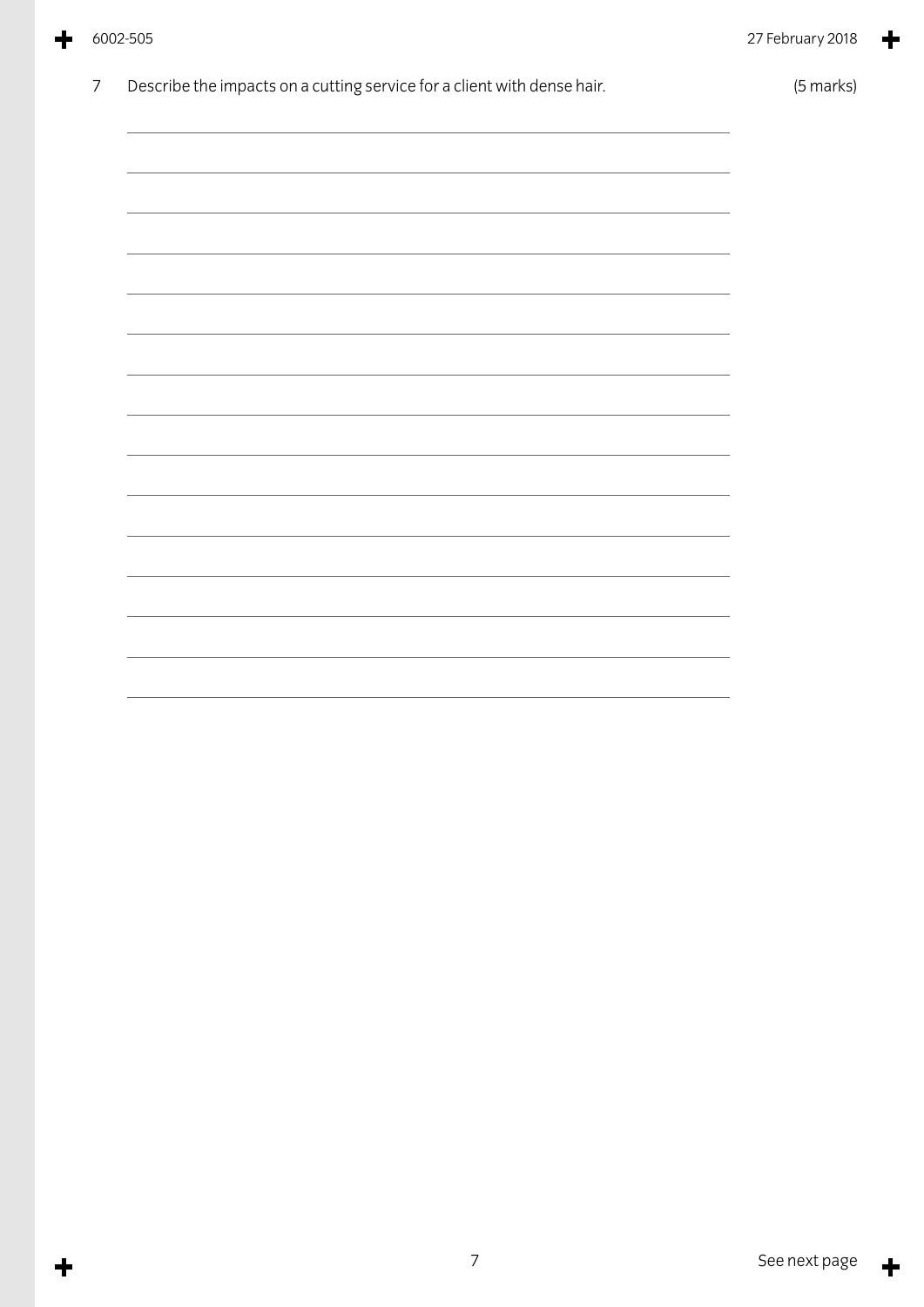| State the structural changes in the hair when blow-drying from wet.<br>(4 marks)<br>8<br>a)<br>Explain the aftercare advice that should be given to a client with type 4 very curly<br>b)<br>hair following a blow-dry service.<br>(2 marks)<br>Describe how cutting techniques can be adapted when creating a partial beard from<br>9<br>an overgrown full beard.<br>(4 marks) |
|---------------------------------------------------------------------------------------------------------------------------------------------------------------------------------------------------------------------------------------------------------------------------------------------------------------------------------------------------------------------------------|
|                                                                                                                                                                                                                                                                                                                                                                                 |
|                                                                                                                                                                                                                                                                                                                                                                                 |
|                                                                                                                                                                                                                                                                                                                                                                                 |
|                                                                                                                                                                                                                                                                                                                                                                                 |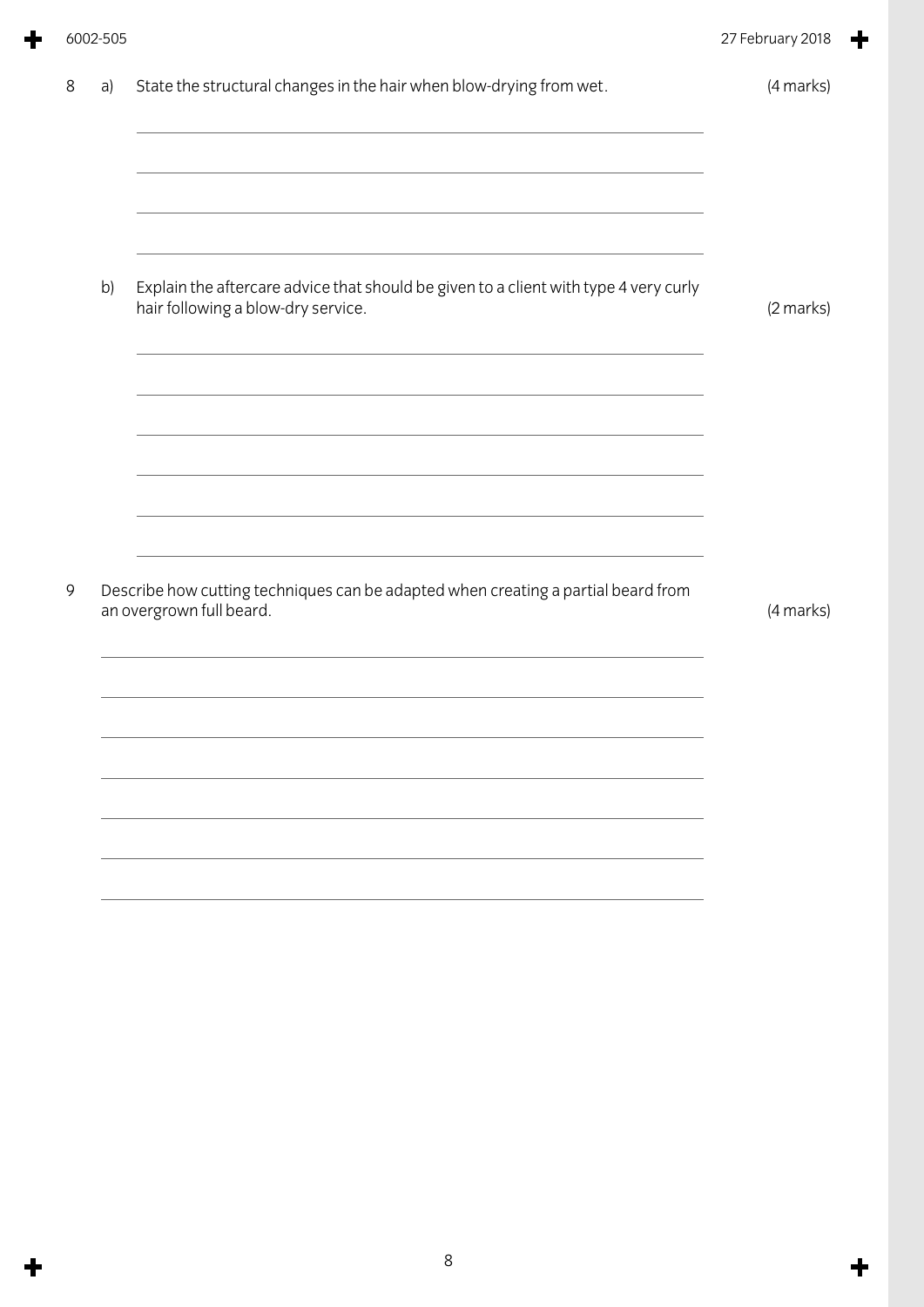╈

╋

| intended look. |  | (12 marks) |
|----------------|--|------------|
|                |  |            |
|                |  |            |
|                |  |            |
|                |  |            |
|                |  |            |
|                |  |            |
|                |  |            |
|                |  |            |
|                |  |            |
|                |  |            |
|                |  |            |
|                |  |            |
|                |  |            |
|                |  |            |
|                |  |            |
|                |  |            |
|                |  |            |
|                |  |            |
|                |  |            |
|                |  |            |
|                |  |            |

 $\ddagger$